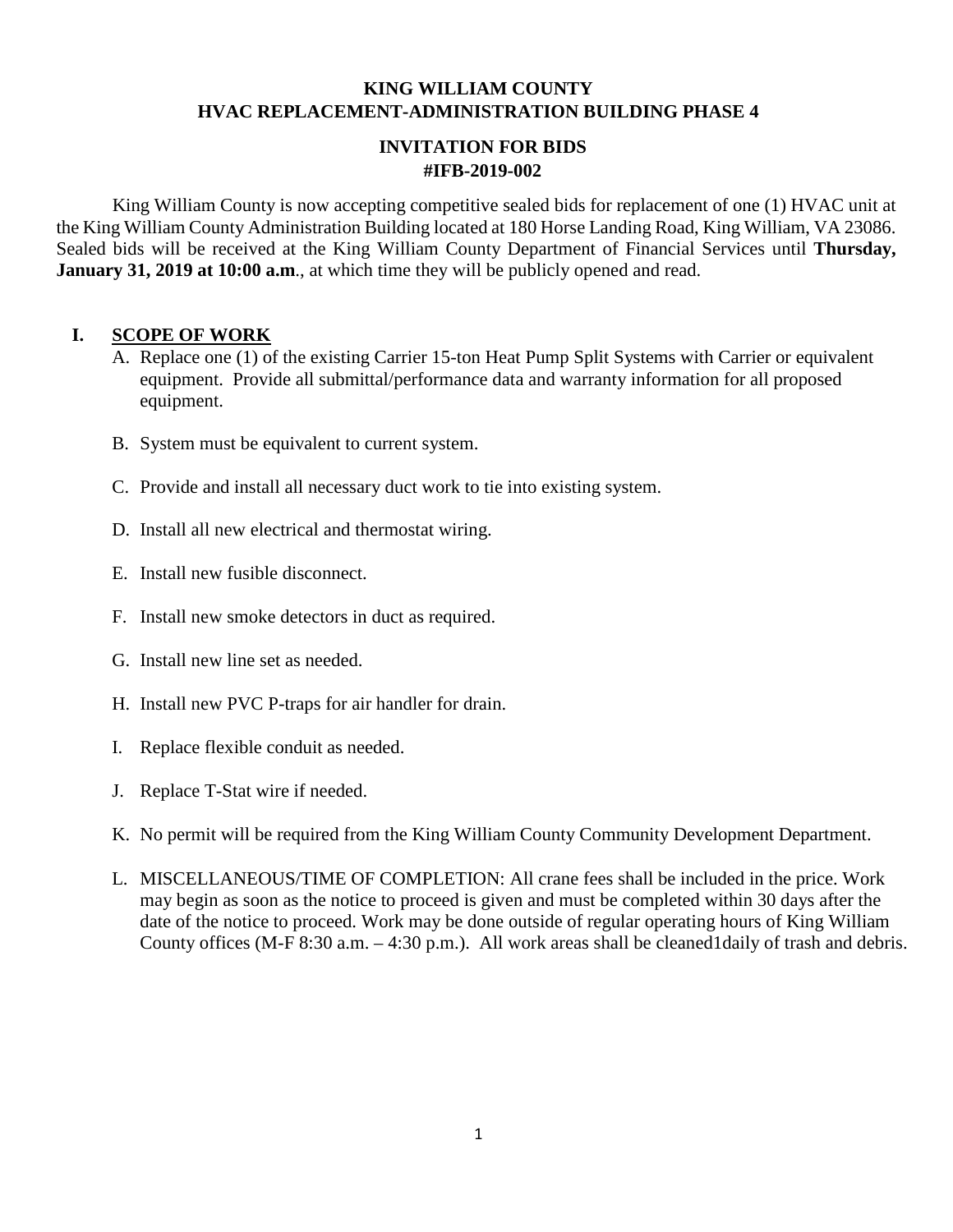#### **II. INSTRUCTIONS TO BIDDERS**

A. Sealed Bids must be delivered and addressed to the King William County Department of Financial Services, Attention: Cindy Hixenbaugh, 180 Horse Landing Road #4, King William, VA 23086 on or before the closing date and time of **Thursday, January 31, 2019 at 10:00 a.m**. Bids are to be submitted in sealed envelopes marked **"Sealed Bid – HVAC REPLACEMENT-ADMINISTRATION BUILDING PHASE 4, IFB 2019-002**". Bids not received by this date and time will be deemed undelivered and not accepted. Any Bidder who wishes his bid to be considered is responsible for making certain that his bid is received at the stated location by the proper time.

No oral, telegraphic, electronic, facsimile, or telephonic bids or modifications will be considered unless specified. The receiving time in the Department of Financial Services will be the governing time for acceptability of bids. Bids must bear original signatures and figures. Bids must be submitted on preprinted Bid Forms supplied by the County and duly executed in accordance with the instructions on the Bid Form. All prices and notations must be in ink or typewritten. Mistakes may be crossed out and corrections typed or printed adjacent to the mistake and initialed in ink by the person who signs bid. Prices shall be stated in units and quotations made separately on each item. In case of conflict, unit prices will govern. Where there is a conflict between words and figures, words will govern.

- B. Bids are opened publicly immediately after the stated deadline. Interested parties are invited to attend the bid opening. A tabulation of bids received will be available within a reasonable time after the bid opening. Bid results will be faxed or mailed to interested parties upon request.
- C. Bidders' authorized representatives may withdraw bids only by written request received before the Bid Submittal Deadline. Unless otherwise stated in the published Invitation for Bids, Bidders may not withdraw their bids for a period of sixty calendar (60) days after the Bid Submittal Deadline.
- D. By submitting a bid the bidder agrees and warrants that it has examined all the contract documents and if appropriate, the subject of the contract and where the specifications require a given result to be produced, that the specifications are adequate and the required results can be produced under the specifications in the contract. Omissions from the specifications shall not relieve the bidder from the responsibility of complying with the general terms of the contract as indicated by the specifications. Once the award has been made, failure to have read all the conditions, instructions and specifications of the contract will not be cause to alter the original contract or proposal or for the bidder to request additional compensation.
- E. Bidders shall notify Cindy Hixenbaugh promptly of any error, omission, or inconsistency that may be discovered during examination of the solicitation. Requests for interpretation, correction, or clarification shall be made in writing either by mail to King William County Department of Financial Services c/o Cindy Hixenbaugh, 180 Horse Landing Road #4, King William, VA 23086 or faxed to (804) 769-4964 or by email to chixenbaugh@kingwilliamcounty.us All such notifications or questions shall arrive at least seven (7) working days before the Submittal Deadline. Any questions received after the deadline will not be addressed. Bidder's company name, address, phone and fax number, and contact person must be included with the questions or comments. Oral questions may be presented at any pre-bid conference held for this solicitation. All clarifications, corrections, or changes, to the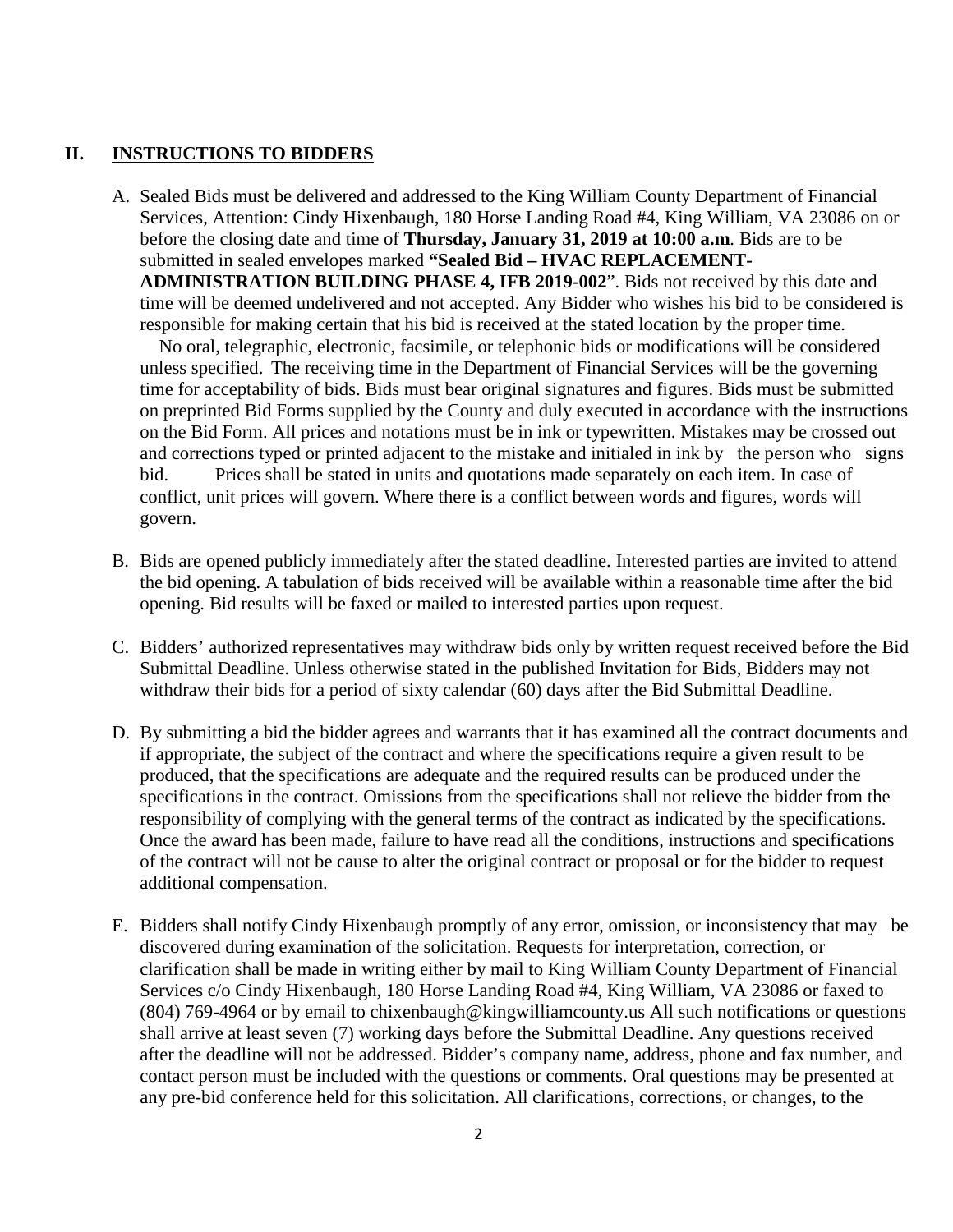solicitation documents will be made by Addendum only. Bidders shall not rely upon interpretations, corrections, or changes made in any other manner, whether by telephone, in person, or at a pre-bid conference. Interpretations, corrections, and changes shall not be binding on the County unless made by Addendum. All Addenda issued shall become part of the contract documents. Addenda will be provided to bidders by Posting on the County's website. It is the Bidders sole responsibility to ascertain that it has received all Addenda issued for this solicitation. All Addenda must be acknowledged and returned on or before the Submittal Deadline, unless otherwise directed by an Addendum. For this solicitation comments or questions will be accepted in writing through the end of the business day January 24, 2019. Written responses in the form of an addendum will be posted on the County's website, on or before January 28, 2019.

- F. Potential bidders needing special assistance under the Americans with Disabilities Act shall contact Cindy Hixenbaugh at 804-769-4965 or chixenbaugh@kingwilliamcounty.us Every reasonable effort will be made to allow every qualified bidder to participate in the competitive process.
- G. King William County reserves the right to accept or reject any or all bids or portions of any bid and to reissue said bid. The County reserves the right to waive irregularities provided they do not affect the price, quality, quantity or delivery schedule of what is offered.
- H. King William County may make such reasonable investigations as deemed proper and necessary to determine the ability of a bidder to perform. The bidder shall furnish to the County all such information and data for this purpose as may be requested. The County reserves the right to inspect the bidder's physical facilities prior to award to satisfy questions regarding the bidder's capabilities. Further, the County reserves the right to reject any bid if the evidence submitted by, or investigations of, such bidder fails to satisfy the County that such bidder is properly qualified to carry out the obligations of the contract.
- I. By submitting a bid, bidders certify that their bids are made without collusion or fraud and that they have not offered or received any kickbacks or inducements from any other bidder, supplier, manufacturer or subcontractor in connection with their bid and that they have not conferred on any public employee having official responsibility for this procurement transaction any payment, loan subscription, advance, deposit of money, services or anything of more than nominal value, present or promised, unless consideration of substantially equal or greater value was exchanged.
- J. Unless otherwise provided in this solicitation, the name of a certain brand, make or manufacturer does not restrict bidders to the specific brand, make or manufacturer named; it conveys the general style, type, character and quality of the article desired. Any article, which the County, in its sole discretion determines to be the equal of that specified, considering quality, workmanship, economy of operation and suitability for the purpose intended, shall be accepted.
- K. Bidders organized or authorized to transact business in the Commonwealth pursuant to Title 13.1 or Title 50 shall include the identification number issued to it by the State Corporation Commission. Any bidder that is not required to be authorized to transact business in the Commonwealth as a foreign business entity under Title 13.1 or Title 50 or as otherwise required by law shall include a statement describing why the bidder or offeror is not required to be so authorized. A form for this purpose is included in this solicitation as Attachment A.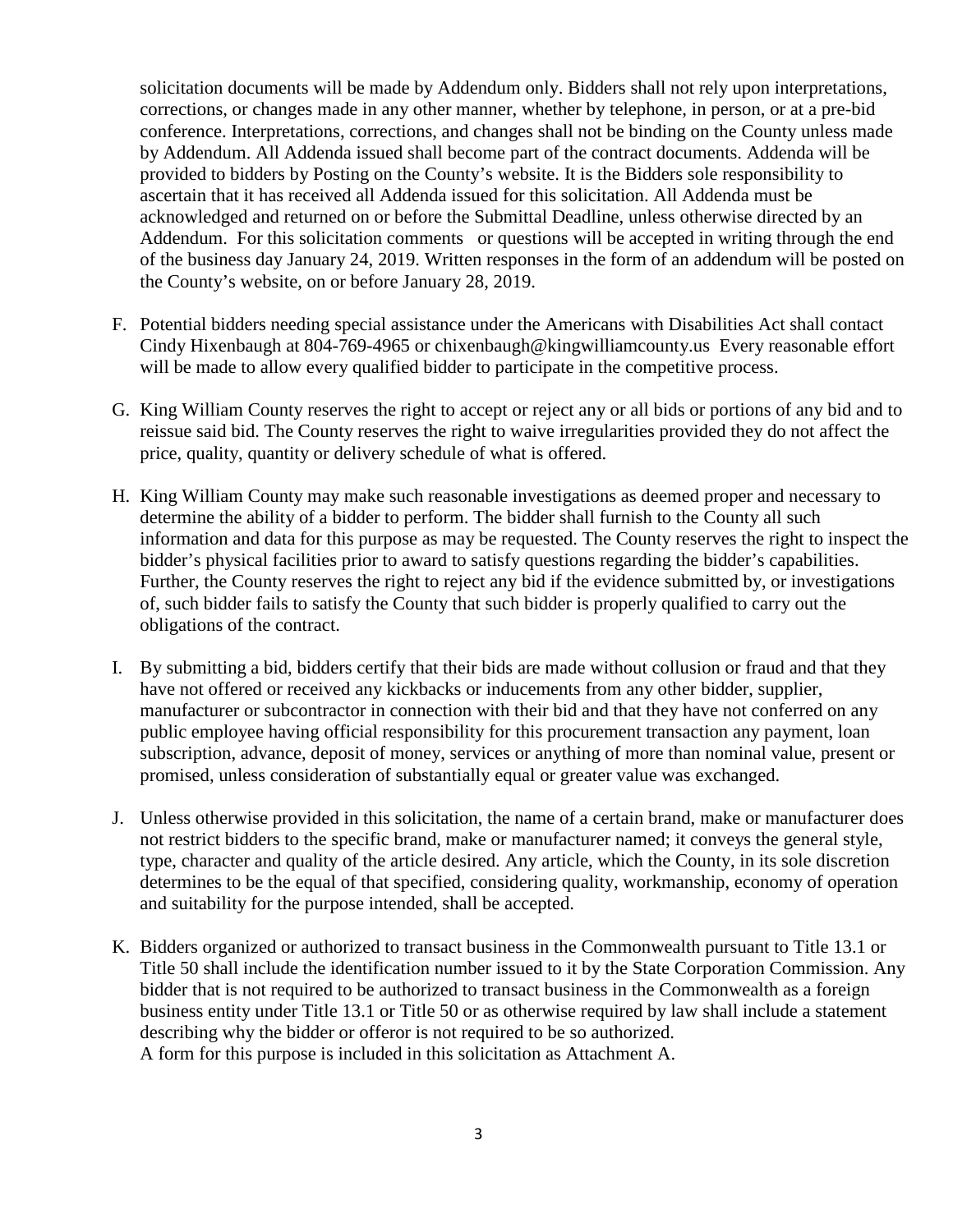- L. All bidders submitting a bid to the county are subject to the decision of the County as to the quality of what is offered, responsiveness of the bid or proposal and the responsibility of the bidder. The purchasing agent, administrator, or public body as the case may be, in their sole discretion, will evaluate bids and in all cases the decision made shall be final. Every bidder submitting a bid or proposal agrees to abide by the decisions of such officials and all the terms of the County purchasing policy as a condition precedent to the submission of the bid. A form for this purpose is included in this solicitation as Attachment B.
- M. The following factors shall be considered in addition to price when determining the lowest responsible bidder and the responsiveness of the bid:
	- 1. The ability, capacity and skill of the bidder to perform the contract or provide the service required:
	- 2. Whether the bidder can perform the contract or provide the service promptly, or within the time specified, without delay or interference;
	- 3. The character, integrity, reputation, judgement, experience, and efficiency of the bidder;
	- 4. The quality of performance of previous contracts or services;
	- 5. The ability of the bidder to perform future maintenance and service for use of the subject of the contract;
	- 6. The number and scope of conditions attached to the bid; and
	- 7. Any other condition or criteria included in the request for bids or the instructions to bidders.
- N. The firm, corporation or individual name of the bidder must be signed in ink to any proposals or bids submitted. In the case of a corporation, the title of the officer signing must be stated and each officer must be thereunto duly authorized. In the case of a partnership, the signature of at least one of The partners must follow the firm name using the term "member of the firm" or "general partner".
- O. Bids shall be accompanied by a bid guarantee of Five Percent (5%) of the bid, which may be a bid bond with surety, or a certified check or cashier's check made payable to the Treasurer of King William County. Such bid bond or check shall be submitted with the understanding that it will guarantee that bidder will not withdraw its bid for a period of sixty (60) days; and, that if its bid is accepted, it will enter into a formal contract with the County and the required bonds and certificates will be given. The County's required bid bond form is attached as Attachment C.
- P. If the lowest acceptable bid exceeds available funds, the County may negotiate with the low bidder to obtain a contract price within available funds. The negotiations shall be confined to a reduction in the contract price and shall not deal with changes in the contract requirements.
- Q. The contract will be awarded or the bids rejected as soon as reasonably possible, but not later than sixty (60) days after the date of opening bids, unless the period for acceptance is otherwise extended at the request of the County and agreed to in writing by one or more bidders who wish to remain in consideration. Upon award of the contract to a bidder, such bidder shall enter into the contract by executing the contract and by furnishing any bonds for payment and performance specified herein and Certificate(s) of Insurance required to be procured by the contractor within ten (10) calendar days after the date of the award or within such further time as the County may allow. Failure by the successful bidder to enter into a written contract and furnish required bonds and certificates within the allotted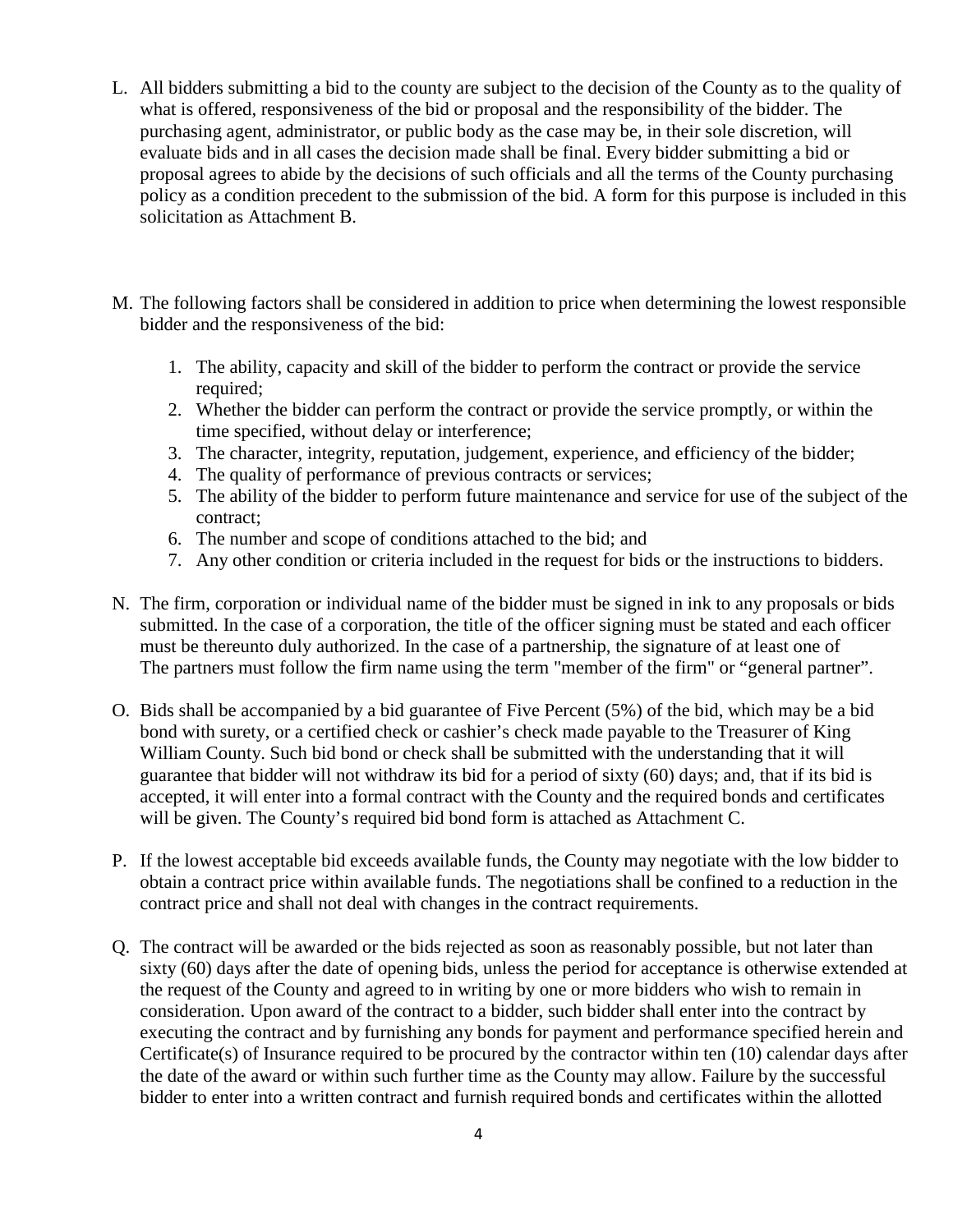time shall cause the successful bidder to forfeit the full amount of any required bid guarantee to the County. A notice to proceed will be issued by the County within five (5) days of execution of the contract and furnishing of required documentation by the successful bidder.

R. A Certificate(s) of Insurance shall be required within ten (10) days of the date of the award or before start or work, whichever comes first demonstrating insurance coverage as specified in the contract documents. The certificate(s) must contain a provision stating that the coverages will not be canceled unless a minimum of fifteen (15) days prior written notice has been given to the County and be accompanied by necessary endorsements of the referenced policies.

## **III. SPECIFIC TERMS & CONDITIONS**

- A. **A mandatory** pre-bid conference will be held on **Wednesday, January 23, 2019 at 10:00 AM** at 180 Horse Landing Road, King William, and VA 23086 in the Board Room. This will be the only site tour provided. All contractors wishing to respond **MUST** attend.
- B. The proposed contract is enclosed and contains the terms and conditions that will be binding on the successful bidder. The final format must be approved as to form by the County Attorney.
- C. Insurance requirements are listed in Attachment D. The successful bidder/contractor certifies that the contractor and any subcontractors will maintain the insurance coverage required during the entire term of the contract and that all insurance will be provided by insurance companies authorized to sell insurance by the Virginia State Corporation Commission.
- D. Payment will be made as follows: Fifty percent of the contract amount will be due upon delivery of the heat pump units to the site and will be paid within 21 days of contractor's invoice. The remaining fifty percent of the contract amount will be due upon completion and written acceptance of the work by the County and will be paid within 21 days of contractor's invoice.

## **IV. GENERAL TERMS & CONDITIONS**

- A. In accord with Section 2.2 4343.1 of the Code of Virginia, King William County does not discriminate against faith-based organizations in procuring goods or services and both the County and any contracted faith-based organization will comply with the provisions of that section.
- B. During the performance of any contract issued pursuant to this bid, the Contractor agrees as follows:
	- 1. The Contractor will not discriminate against any employee or applicant for employment because of race, religion, color, sex, national origin, age, disability or other basis prohibited by state law related to employment, except where there is a bona fide occupational qualification reasonably necessary to the normal operation of the Contractor. The Contractor agrees to post in conspicuous places, available to employees and applicants for employment, notices setting forth the provisions of this nondiscrimination clause.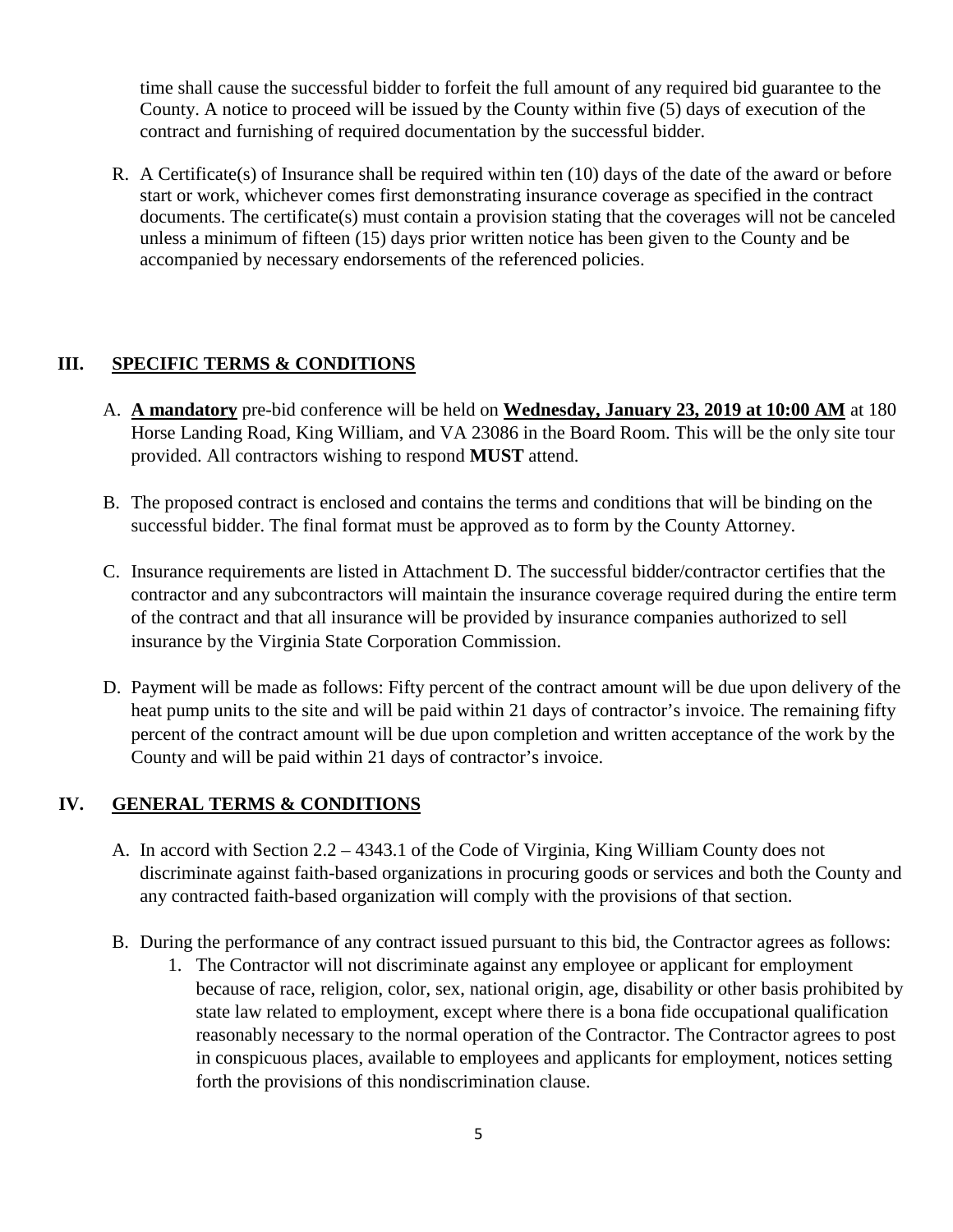- 2. The Contractor, in all solicitations or advertisements for employees placed by or on behalf of the Contractor, will state that such Contractor is an equal opportunity employer.
- 3. Notices, advertisements and solicitations placed in accordance with federal law, rule or regulation shall be deemed sufficient for the purpose of meeting the requirements of this section.

The Contractor will include the provisions of the foregoing paragraphs 1, 2 and 3 in every subcontract or purchase order of over \$10,000, so that the provisions will be binding upon each subcontractor or vendor.

- C. With the following exceptions, procurement documents are subject to the Virginia Freedom of Information Act:
	- 1. Cost estimates relating to a proposed procurement transaction prepared by or for the County shall not be open to public inspection.
	- 2. Bid and proposal records shall be open to public inspection only after award of the contract. Any bidder or offeror may be allowed to inspect the bid or proposal records after bid opening or after the evaluation and negotiation of proposals are completed, and prior to award unless the County decides not to accept any bids or not to accept any of the proposals and to reopen the contract.
	- 3. Trade secrets or proprietary information submitted to the County are not subject to disclosure if requested by the person submitting such information prior to or upon submission of the data or other materials. Any such request must identify what is to be protected and state the reasons therefor.
	- 4. Any inspection of procurement transaction records under this section shall be subject to reasonable restrictions imposed by the Purchasing Agent to insure security and integrity of the records.
- D. By submitting a bid, bidders certify that they do not and will not, during the performance of an awarded contract, knowingly employ an unauthorized alien as defined in the Federal Immigration Reform and Control Act of 1986.
- E. During the performance of and awarded contract, the contractor agrees to (i) provide a drug-free workplace for the contractor's employees; (ii) post in conspicuous places, available to employees and applicants for employment, a statement notifying employees that the unlawful manufacture, sale, distribution, dispensation, possession, or use of a controlled substance or marijuana is prohibited in the contractor's workplace and specifying the actions that will be taken against employees for violations of such prohibition; (iii) state in all solicitations or advertisements for employees placed by or on behalf of the contractor that the contractor maintains a drug-free workplace; and (iv) include the provisions of the foregoing clauses in every subcontract or purchase order of over \$10,000, so that the provisions will be binding upon each subcontractor or vendor.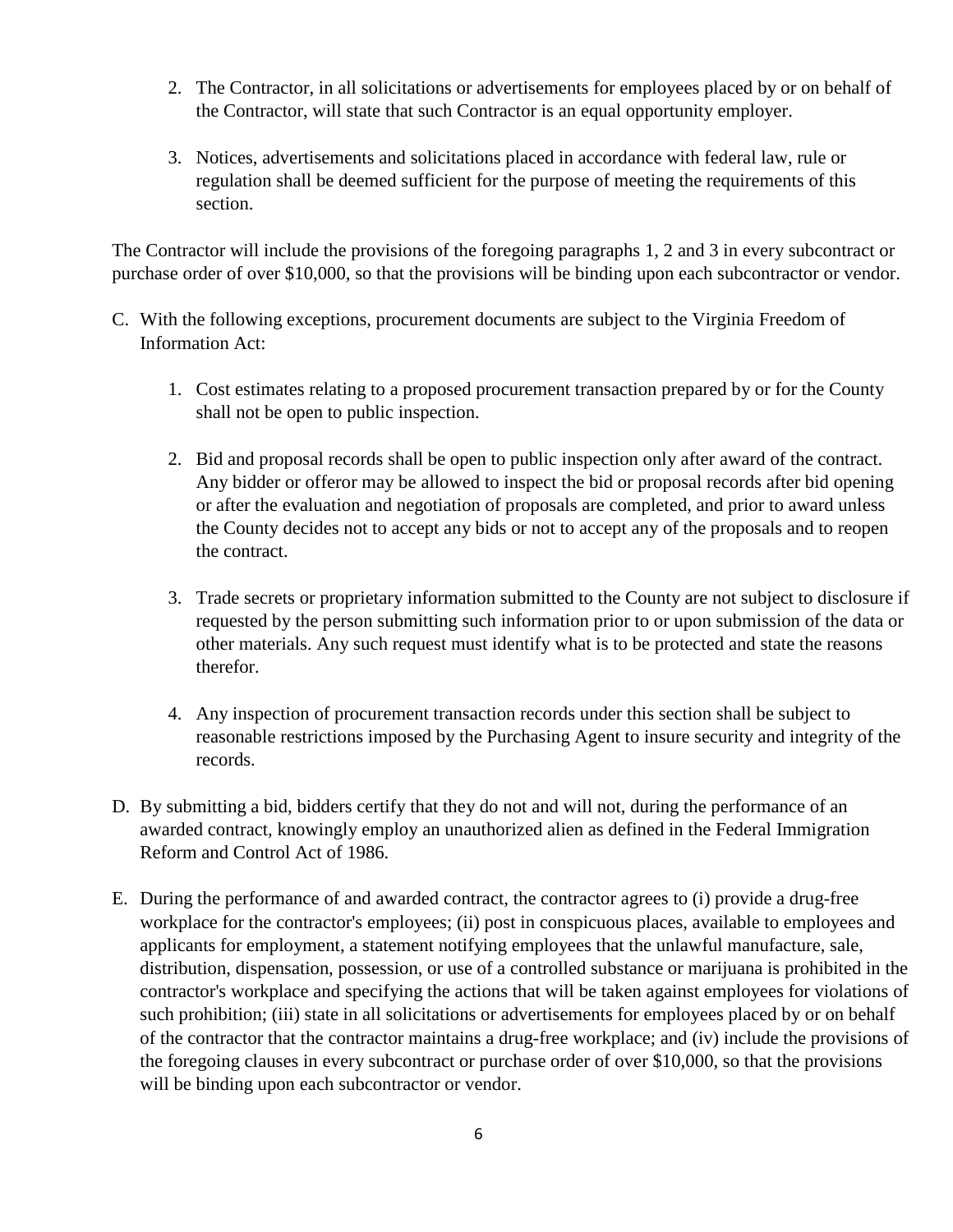For the purposes of this paragraph, "drug-free workplace" means a site for the performance of work done in connection with a specific contract awarded to a contractor pursuant to this bid, the employees of whom are prohibited from engaging in the unlawful manufacture, sale, distribution, dispensation, possession or use of any controlled substance or marijuana during the performance of the contract.

- F. Any business entity including those described in Subparagraph K of the Instructions to Bidders that enters into a contract shall not allow its existence to lapse or its certificate of authority or registration to transact business in the Commonwealth, if so required under Title 13.1 or Title 50, to be revoked or cancelled at any time during the term of the contract.
- G. King William County (Federal I.D. #54-6001376) is exempt from Federal, State and local taxes. Taxes included on invoices will be deducted from the payment amount. Tax-exempt forms will be completed for a vendor upon request.
- H. The contractor agrees to indemnify, defend, and hold harmless King William County, it's governing body, officers, employees, and insurance carriers, individually and collectively, from all losses, claims, suits, demands, expenses, subrogation, attorneys' fees, or actions of any kind or nature resulting from personal injury to any person (including bodily injury and death), or damage to any property, arising or alleged to have arisen out of Bidder's negligent acts, errors, omissions, related to the provision of services and/or products specified under the contract provided that such liability is not attributable to the County's sole negligence. The amount and type of insurance coverage requirements set forth herein, or lack thereof, will in no way be construed as limiting the scope of indemnity as stated in this paragraph.

#### **V. SPECIAL PROVISIONS FOR MATERIALS & EQUIPMENT**

- A. Authorized Distributor: Successful Bidder must be an authorized distributor for the product he offers, or with his bid he must submit documentation from an authorized distributor that he has purchased the specified product/equipment from that distributor and that the distributor will honor all of the manufacturer's warranties.
- B. Compliance with OSHA: Successful Bidder warrants that all item(s) offered comply with all applicable Federal and the State Occupational Safety and Health Act, laws, standards and regulations, and that Bidder will indemnify and hold the King William County harmless for any failure to so conform.
- C. Manufacturer & Model Number: Bidder must state the manufacturer name and model number of each item proposed.
- D. New and Unused: Unless specifically provided to the contrary in the solicitation, all materials and equipment shall be new and unused and of the current production year.
- E. Samples: For evaluation purposes, samples may be requested from any Bidder. Samples shall be provided at no charge unless Bidder indicates on his bid the exact charge for samples. The County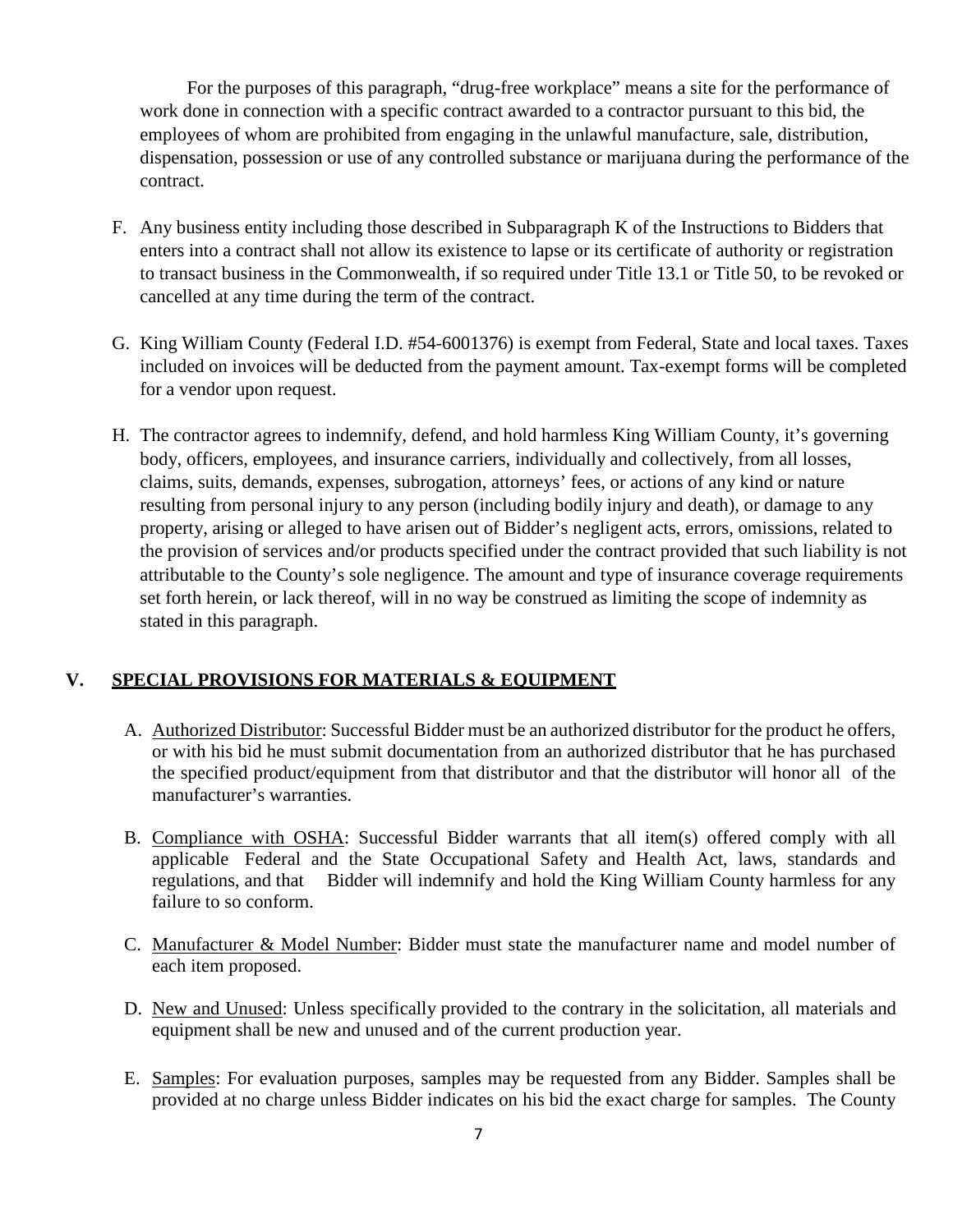reserves the right to consume samples for testing purposes. The County may retain samples until delivery and acceptance of contracted items. Bidder shall remove samples at his expense within (30) days of request by the County. After delivery, random samples may be submitted to a commercial laboratory, or other inspection agency, for testing to determine if they conform to the specifications. In cases where tests indicate the samples do not meet specifications, the cost of the testing shall be borne by the contractor. When tests indicate the materials do not meet specifications, the County reserves the right to cancel the award and purchase the goods in the open market at the expense of the vendor.

- F. Warranty, Manufacturer: Manufacturer shall fully warrant all materials and equipment furnished under the terms of this contract against defects in material and workmanship for a period of not less than *three (3) years* from the date of final acceptance by the County. While under warranty, manufacturer shall repair or replace inoperable materials or equipment in a timely manner to minimize the disruption of County operations. A copy or description of the manufacturer's warranty shall accompany each bid for the item(s) proposed, detailing the scope and length of the warranty. Where the successful Bidder is also the manufacturer of the materials or equipment provided under this contract, the Manufacturer's Warranty requirement will supersede the Successful Bidder Warranty requirement of this solicitation.
- G. Warranty, Successful Bidder: Successful Bidder shall fully warrant all materials and equipment furnished under the terms of this contract, against defects in material and workmanship for a period of not less than *one (1) year* from date of the final acceptance by King William County. While under warranty, successful Bidder shall repair or replace inoperable materials or equipment in a timely manner to minimize the disruption of County operations.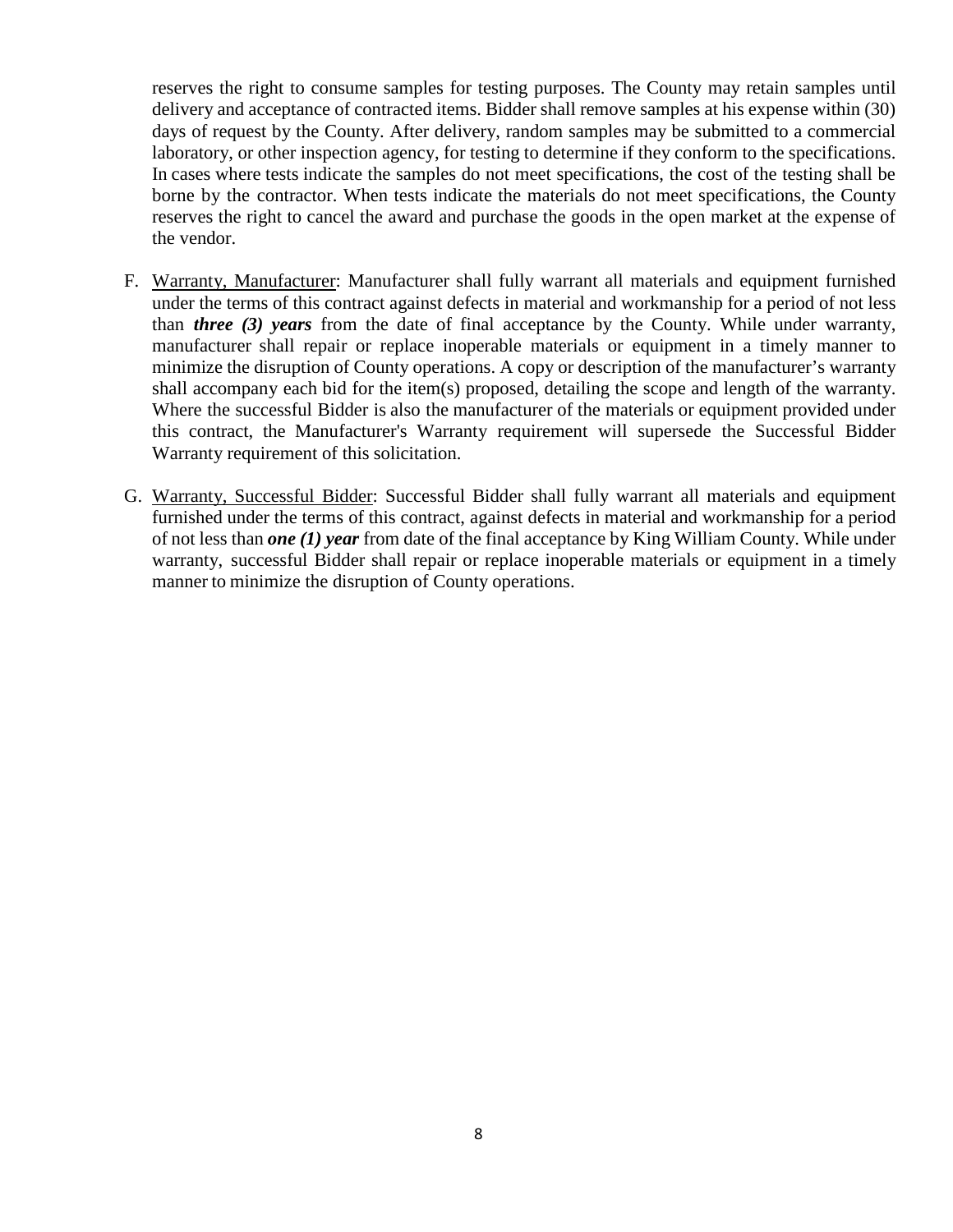#### **VIRGINIA STATE CORPORATION COMMISSION IDENTIFICATION NUMBER REQUIRED ATTACHMENT A**

A bidder organized or authorized to transact business in the Commonwealth of Virginia pursuant to Title 13.1 or Title 50 of the Code of Virginia must include in its bid the identification number issued to it by the Virginia State Corporation Commission. Any bidder that is not required to be authorized to transact business in the Commonwealth as a foreign business entity under Title 13.1 or Title 50 or as otherwise required by law shall include in its bid a statement describing why the bidder is not required to be so authorized.

Any bidder described in the immediately preceding paragraph that fails to provide the required information shall not receive an award unless a waiver of this requirement and the administrative policies and procedures established to implement this section is granted by the Purchasing Agent.

Identification # Issued by the State Corporation Commission:

If you are not required to be so authorized, please state reason: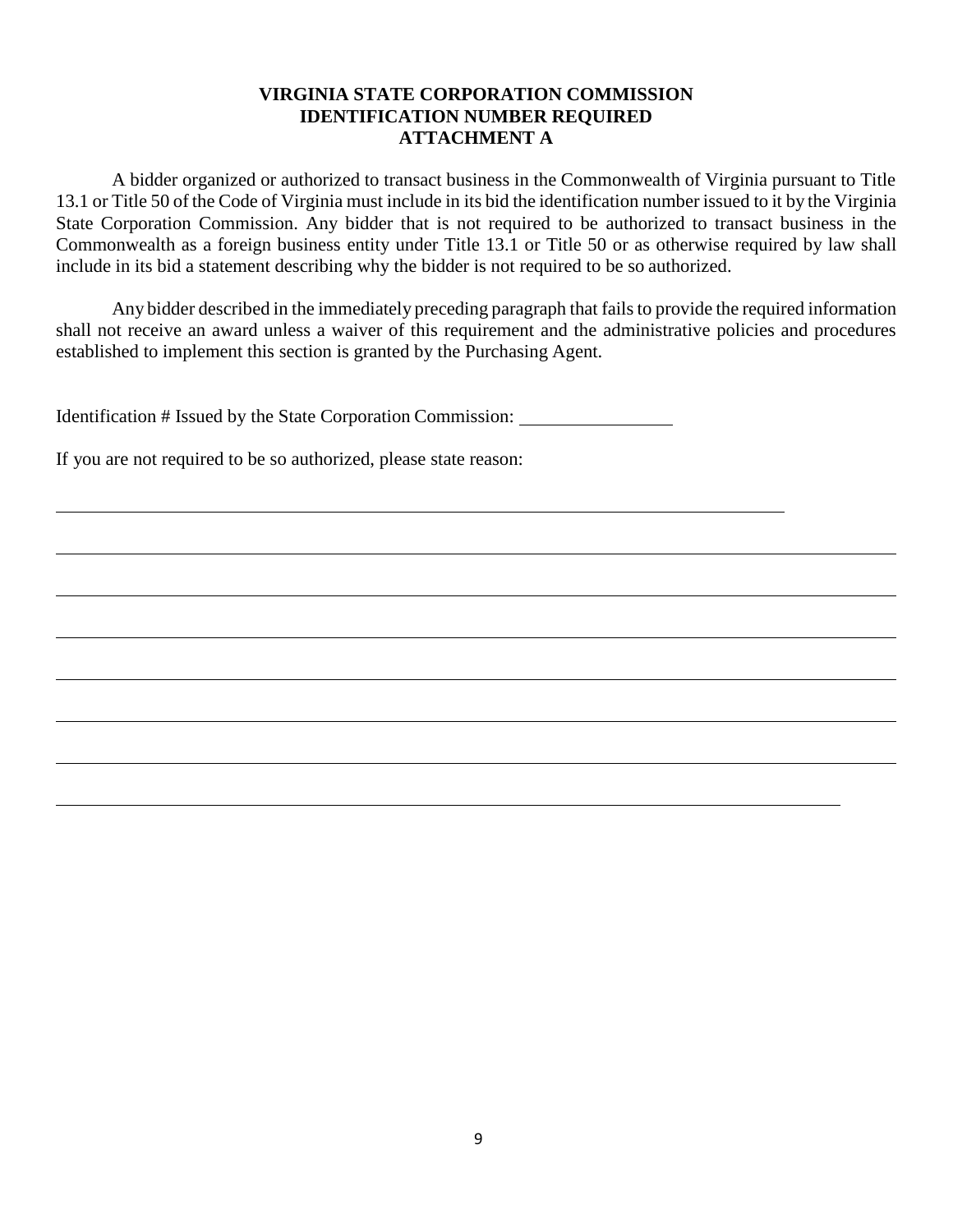### **BID FORM ATTACHMENT B**

County of King William Department of Financial Services 180 Horse Landing Road #4 King William, Virginia 23086

The undersigned hereby proposes to supply all necessary materials, equipment, and labor required to replace one (1) HVAC units at the King William County Administration Building and complete corresponding work associated with this project as specified in IFB #2019-002 and to abide by all of the terms, conditions and specifications included in IFB #2019-002 for the lump sum price of:

Bid Price \$

[This Bid Form must be completed in blue or black ink or type written and executed by the duly authorized agent of the Bidder.]

Name and Address of Firm:

BY: Signature in ink

Print Name: University of the University of the University of the University of the University of the University of the University of the University of the University of the University of the University of the University o

TITLE:

Contact telephone No: \_

Federal Tax ID#: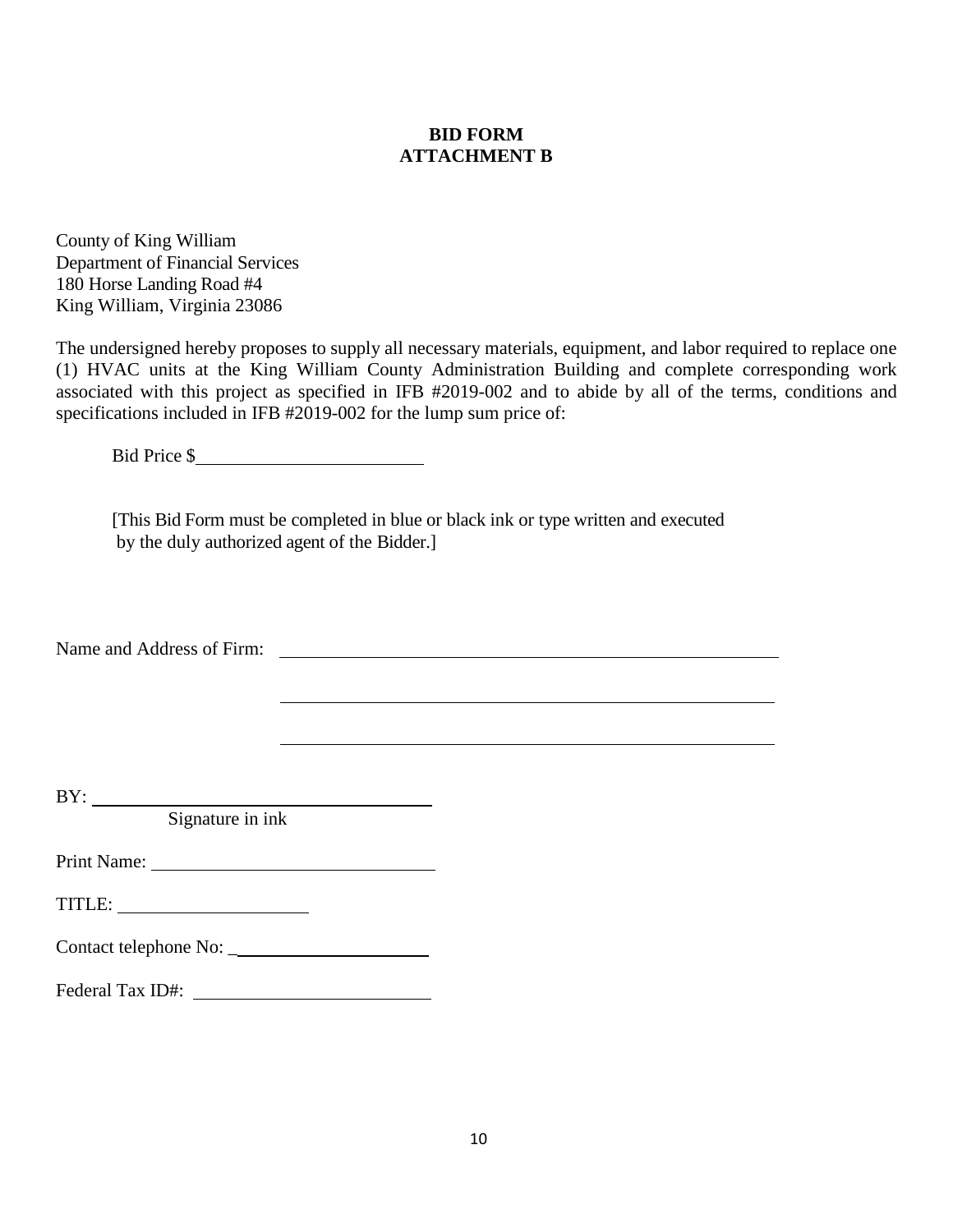### **BID BOND ATTACHMENT C**

#### KNOW ALL MEN BY THESE PRESENTS, that

| (Name of Bidder)                                                                                                                                              |                                                                                                |
|---------------------------------------------------------------------------------------------------------------------------------------------------------------|------------------------------------------------------------------------------------------------|
| hereinafter called the Principal, a                                                                                                                           | (Corporation, Partnership or Individual) and                                                   |
| (Name of Surety)                                                                                                                                              |                                                                                                |
| (Address of Surety)                                                                                                                                           |                                                                                                |
| hereinafter called Surety, are held and firmly bound unto King William County, Virginia,                                                                      |                                                                                                |
| sum well and truly to be made, we bind ourselves, successors, and assigns, jointly and severally, firmly by these<br>presents.                                | Dollars, (\$ less London 2015), in lawful money of the United States, for the payment of which |
| THE CONDITION OF THIS OBLIGATION is such that whereas, the Principal has submitted a bid to Owner<br>on the day of 3. All the project generally described as: |                                                                                                |

NOW, THEREFORE, if the Owner shall accept the bid of the Principal and the Principle shall enter into a contract with the Owner in accordance with the terms of such bid, and give such bonds and meet such other requirements as may be specified in the bidding documents, or in the event of the failure of Principal to enter such contract and give such bonds and to meet such other requirements, if Principal shall pay to Owner the difference not to exceed the penalty hereof between the amount specified in said bid and such larger amount for which the Owner may in good faith contract with another party to perform the work covered by said bid, then this obligation shall be void; otherwise to remain in full force and effect.

.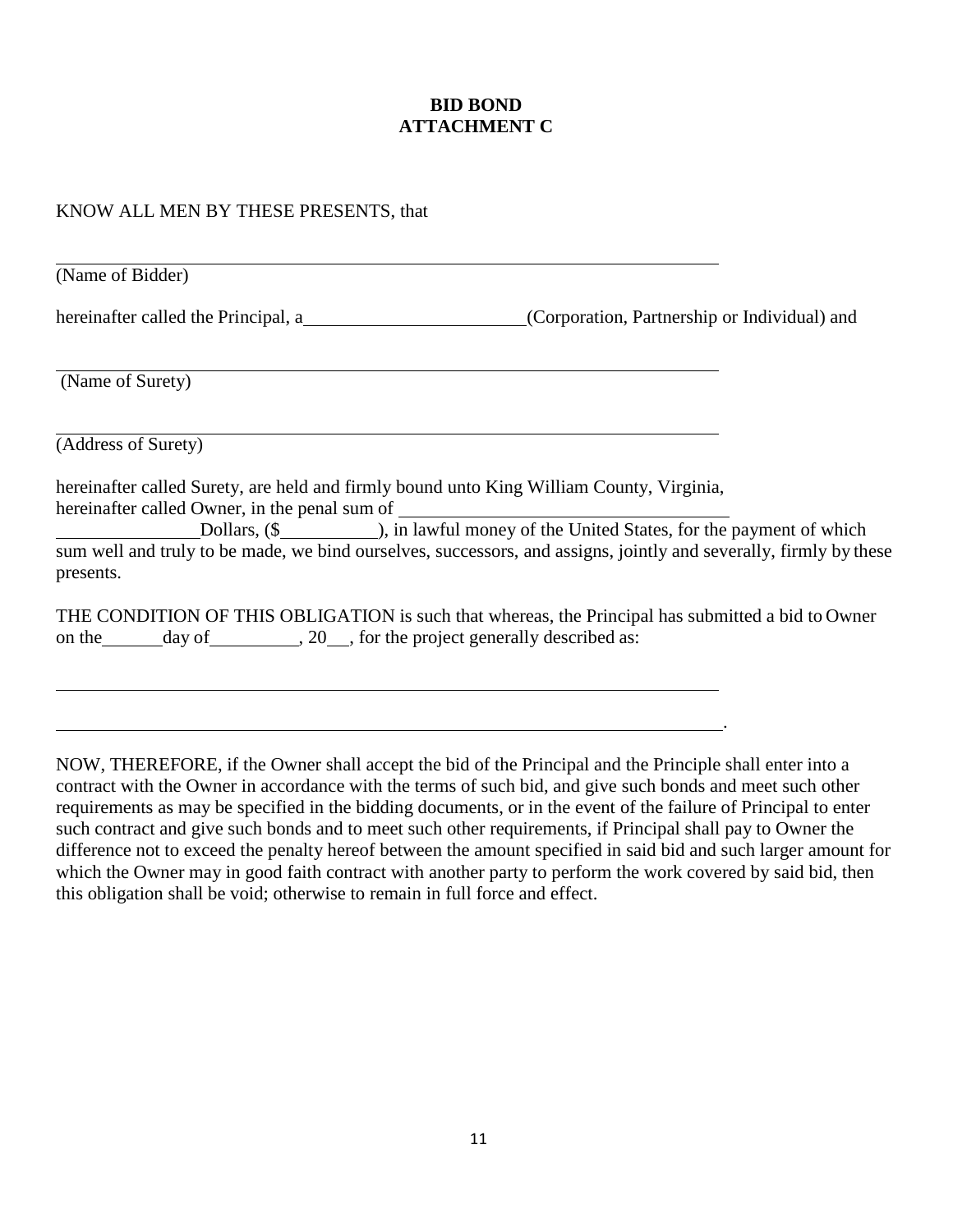IN WITNESS WHEREOF, this instrument is executed in 4 counterparts each one of which shall be deemed an original, this the day of  $\_\_\_\_\_$ , 20 $\_\_\_\_\_\$ .

<u> 1980 - Andrea Station, amerikansk politik (</u>

ATTEST:

| <b>PRINCIPAL</b>            | <b>BY/TITLE</b>                 | <b>SEAL</b> |
|-----------------------------|---------------------------------|-------------|
|                             | Print or type name signed above |             |
| <b>WITNESS TO PRINCIPAL</b> | <b>ADDRESS</b>                  |             |
| ATTEST:                     |                                 |             |
| <b>SURETY</b>               | BY (ATTORNEY IN FACT)           | <b>SEAL</b> |
|                             | Print or type name signed above |             |
| <b>WITNESS AS TO SURETY</b> | <b>ADDRESS</b>                  |             |

NOTE: Date of Bond must be as to date of Bid. If Contractor is Partnership, all partners should execute Bond.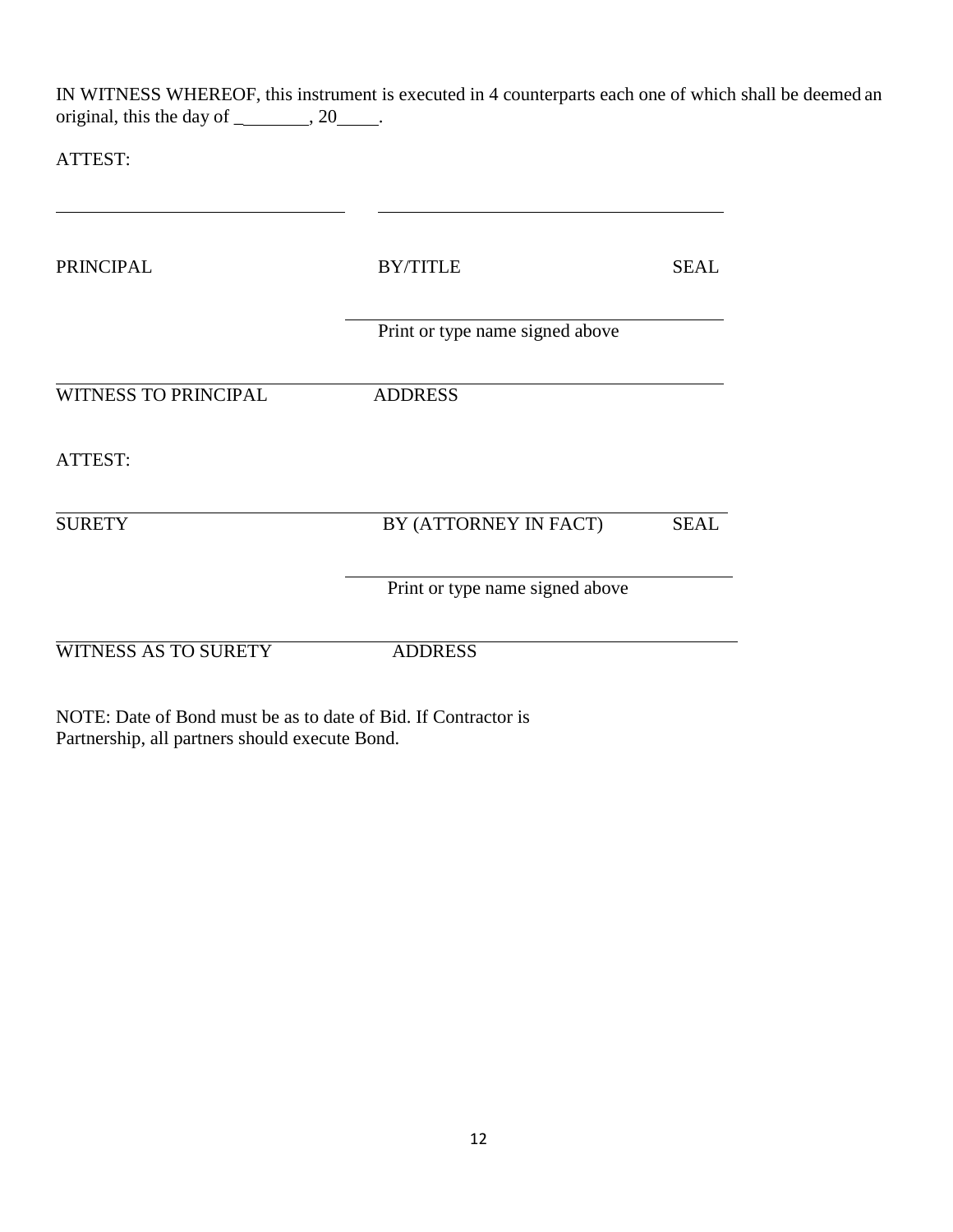## **INSURANCE SPECIFICATIONS ATTACHMENT D**

The intent of this insurance specification is to provide the coverage required and the limits expected for each type of coverage. With regard to the Automobile Liability and Commercial General Liability, the total amount of coverage can be accomplished through any combination of primary and excess/umbrella insurance. However, the total insurance protection provided for Commercial General Liability or for Automobile Liability, either individually or in combination with Excess/Umbrella Liability, must total \$1,000,000 per occurrence. This insurance shall apply as primary insurance with respect to any other insurance or self-insurance programs afforded the County of King William. The policies shall be endorsed to be primary with respect to the additional insured.

The successful bidder shall carry Commercial General Liability Insurance in the amount specified below, including contractual liability assumed by the successful bidder, and shall deliver a Certificate of Insurance together with necessary policy endorsements from carriers licensed to do business in the Commonwealth of Virginia. The Certificate shall show the County of King William named as an additional insured for the Commercial General Liability and Umbrella/Excess Liability coverage if such coverage is used to meet the specified amount of insurance. The contract includes the following indemnification agreement: "The contractor agrees to indemnify, defend, and hold harmless King William County, it's governing body, officers, employees, and insurance carriers, individually and collectively, from all losses, claims, suits, demands, expenses, subrogation, attorneys' fees, or actions of any kind or nature resulting from personal injury to any person (including bodily injury and death), or damage to any property, arising or alleged to have arisen out of Bidder's negligent acts, errors, omissions, related to the provision of services and/or products specified under the contract provided that such liability is not attributable to the County's sole negligence."

The County makes no representation or warranty as to how the successful bidder's insurance coverage responds or does not respond. Insurance coverages that are unresponsive to the above indemnification provisions do not limit the successful bidder's responsibilities outlined in the contract.

Title 65.2 of the Code of Virginia requires every employer who regularly employs three or more full-time or parttime employees to purchase and maintain workers' compensation insurance. If you do not purchase a workers' compensation policy, a signed statement is required documenting that you are in compliance with Title 65.2 of the Code of Virginia.

#### LIMITS:

| Worker's Compensation<br><b>Commercial General Liability</b> | State of Virginia Requirements (Note 3)<br>$$1,000,000$ per occurrence<br>$$2,000,000$ annual aggregate                                                                                                   |
|--------------------------------------------------------------|-----------------------------------------------------------------------------------------------------------------------------------------------------------------------------------------------------------|
| <b>Automobile Liability</b><br>Professional Liability (E/O)  | $$1,000,000$ per occurrence<br>\$1,000,000 per occurrence (If stated as being required in the Specific Terms<br>$&$ Conditions)                                                                           |
| Construction                                                 | If stated as being required in the Specific Terms & Conditions, all risk<br>builders risk on the completed value of all such work, with exclusions for<br>design or defects removed by policy endorsement |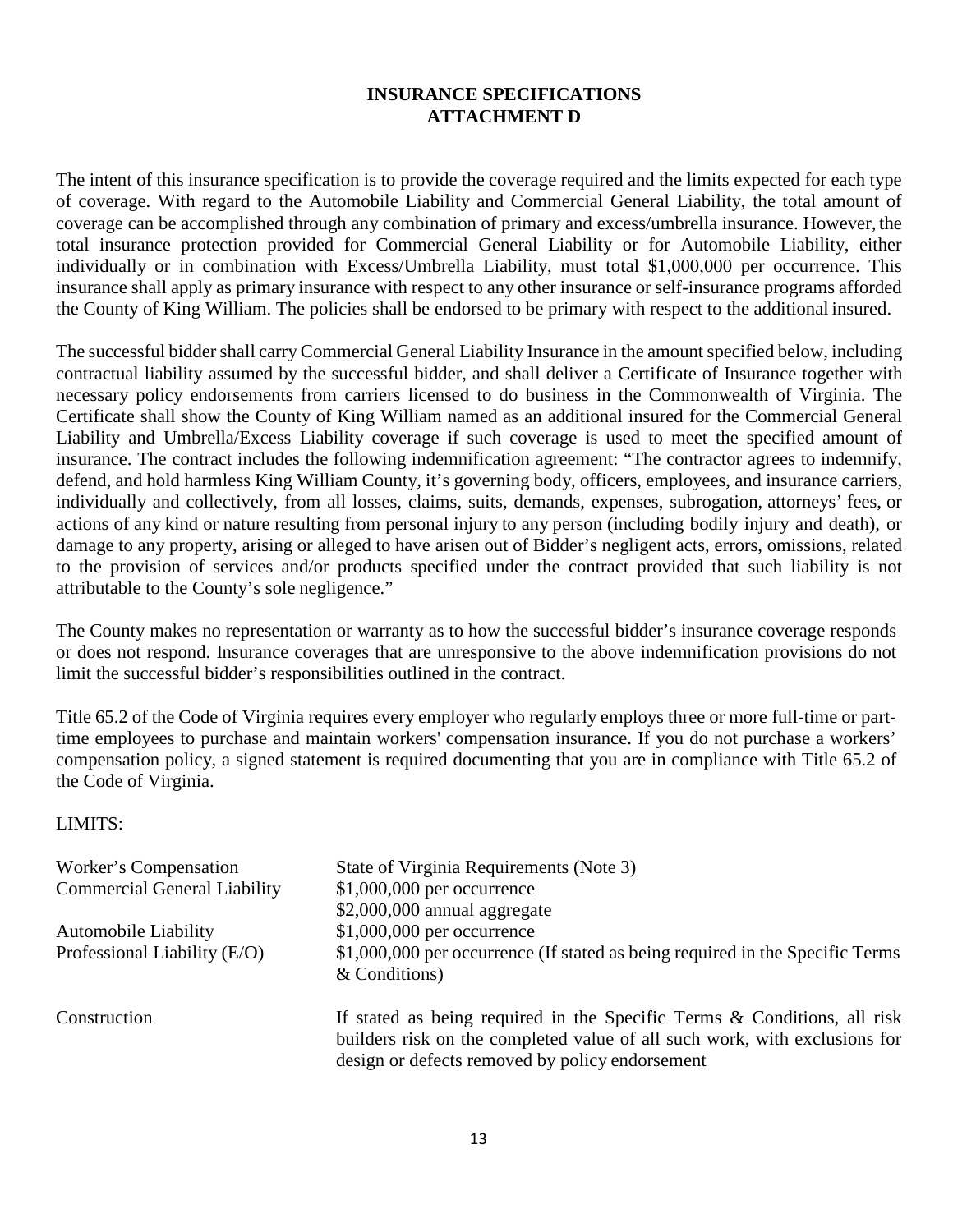# **Sample Contract**

## COUNTY OF KING WILLIAM

#### IFB No. 2019-002

This Contract entered into this day of 20 , by hereinafter called the "Contractor" and the County of King William, hereinafter called the "County".

**WITNESSETH** that the Contractor and the County, in consideration of the mutual covenants, promises and agreements herein contained, agree as follows:

**SCOPE OF WORK:** The Contractor shall perform all required work and shall provide and furnish all labor, materials, necessary tools, equipment and other services to complete the work in strict conformance with the Contract Documents hereinafter enumerated.

**COMPENSATION AND METHOD OF PAYMENT:** The contract amount is **based upon the bid of** Contractor accepted by County. The Contractor shall be paid by the County as stated in the Specific Terms and Conditions.

**TIME:** All work shall be completed within 30 days of issuance of the notice to proceed by County.

**LIQUIDATED DAMAGES:** It is understood and agreed that time is of the essence and that Contractor will commence and fully complete the project within the time specified in this Contract. The Contractor further agrees to pay, as liquidated damages and not as a penalty, the sum of estimated, computed, determined, and agreed upon because of the uncertainty and difficulty of measuring actual damages, for each and every calendar day that the work called for by this Contract shall remain uncompleted and unfinished after the allowed Contract time; and Contractor further agrees that Owner may deduct and retain such liquidated damages out of any money due Contractor under the terms of thisContract.

**WARRANTY:** In addition to any other warranties in this contract, the Contractor warrants that work performed under this contract conforms to the contract requirements and is free of any defect in equipment, material, or workmanship performed by the Contractor or any subcontractor or supplier at any tier. This warranty shall be effective for one (1) year from the date of final acceptance of the work.

The Contractor shall remedy, at the Contractor's expense, any failure to conform to the contract requirements, or any defect. In addition, the Contractor shall remedy, at the Contractor's expense, any damage to County owned or controlled real or personal property when the damage is the result of:

- (1) The Contractor's failure to conform to contract requirements; or
- (2) Any defects of equipment, material, workmanship or design furnished by the Contractor.

Contractor shall not be liable for the repair of any defect of material or design furnished by the County nor for the repair of any damage that results from any defect in County furnished material or design, nor from pre-existing structuraldefects.

Notwithstanding any provisions herein to the contrary, the warranty period relates only to the specific obligation of the Contractor to correct the work, and has no relationship to the time within which its obligation to comply with the contract may be sought to be enforced, nor to the time within which proceedings may be commenced to establish the Contractor's liability with respect to its obligation other than specifically to correct the work.

**MODIFICATION OF CONTRACT:** The County may, upon mutual agreement with the Contractor, issue written modifications/change orders to the terms of this contract, and within the general scope thereof, except that no modifications can be made which will result in an increase of the original contract price by a cumulative amount of more than \$25,000 or 25%, whichever is greater, without the advance approval of the Board of Supervisors. In making any modification, the